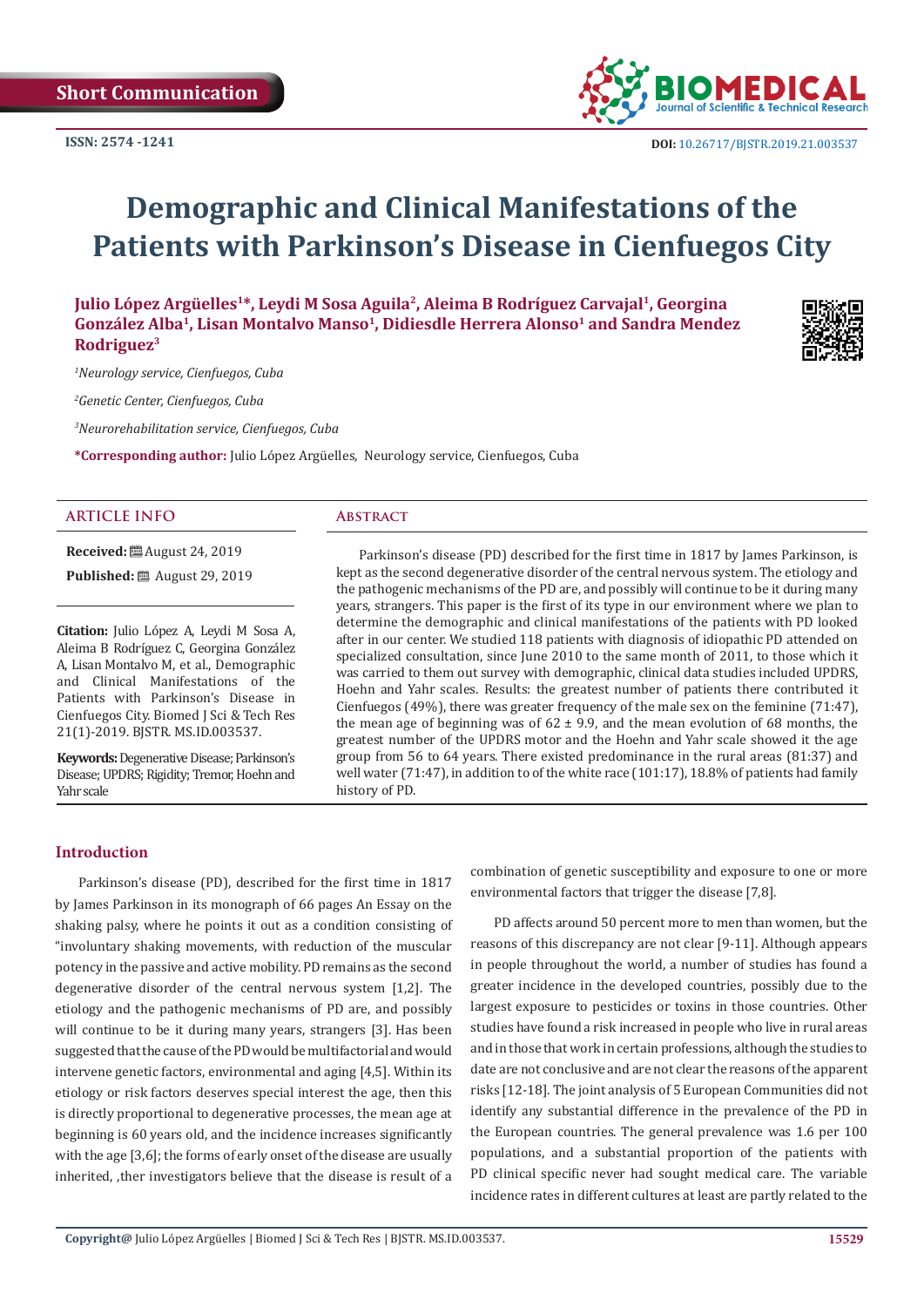As a result of the present work we have to with regard to the variables related to the beginning of the disease (Table 1); the onset age was superior in the group of patient over 65 years old (68.4 ± 7.3, p<0,0001), superior even to the mean of the taken sample  $(64,2±9,9)$ , exists a clear predominance of the male sex  $(71:47)$ , being the general evolution time of 68 months without a significant variation between groups. The UPDRS scale showed a mean of 19,1±10,7 without significance between groups (p=0,08) being the majority between a second and third stage of the Hoenh and Yahr scale. In almost all the patients the school level did not go from primary (Table 2), with clear predominance of people who live in rural areas (81:37), although the majority of the patients belong to the provincial head. An unequal distribution appears with regard to the race with white predominance (101:17), in addition to of the patients who take well water on those which do it of the water

lack of uniform criteria for diagnosis. With the present article we intended to characterize patients with PD in our province.

## **Methods**

A descriptive study was conducted, to the patients with PD who went to the consultation of this disease of the University Hospital Dr. Gustavo Aldereguía Lima in Cienfuegos city, since the month of June 2010 until the same month of the following year. For the same include all the patients with diagnosis of Idiopatic Parkinson disease [4], in total 118 patients who fulfilled the following criteria: Patients with diagnosis of PD, excluding: Atypical or secondary Parkinsonism. In order to fulfill the research purpose a list or survey was created for the collection of the data, of easy and fast application that included: demographic data (age, onset age, sex, race, origin, schooling), scale scoring: UPDRS, Hoenh and Yahr scales, clinical manifestations at the beginning and in evolutionary stages of the disease. The sample was analyzing according age groups.

|                         | Total $n=118$   | $\leq 45$      | $46 - 55$       | $56 - 64$       | $\geq 65$       | $\mathbf{p}$ |  |
|-------------------------|-----------------|----------------|-----------------|-----------------|-----------------|--------------|--|
| Female: Male            | 47:71           | 2:1            | 1:05            | 6:15            | 38:50           |              |  |
| Onset mean age          | $64.2 \pm 9.9$  | $39.0 \pm 1.1$ | $47.8 \pm 2.4$  | $55,23 \pm 5,3$ | $68,4 \pm 7,3$  | < 0.001      |  |
| Evolution Time a        | $68.0 \pm 5.1$  | $50.0 \pm 1.1$ | $52,4 \pm 28,8$ | $46.9 \pm 49.4$ | $74.9 \pm 52.2$ | 0,08         |  |
| <b>UPDRSm</b>           | $19.1 \pm 10.7$ | $14.2 \pm 7.8$ | $17.3 \pm 8.7$  | $19.6 \pm 10.5$ | $19.2 \pm 11.3$ | 0,85         |  |
| Hoenh and Yahr<br>Scale | $3.0 \pm 1.4$   | $2.0 \pm 1.0$  | $2.0 \pm 1.0$   | $3.0 \pm 0.5$   | $2.0 \pm 0.7$   | 0,9          |  |
| a: Duration in months   |                 |                |                 |                 |                 |              |  |

supply system with a relation of 71:47.

**Results**

**Table 1:** Clinics characteristics according to age groups.

# **Table 2:** Demographic characteristics according to age groups.

|                                               | Total $n=118$ | $\leq 45$ | $46 - 55$    | $56 - 64$ | $\geq 65$ |  |
|-----------------------------------------------|---------------|-----------|--------------|-----------|-----------|--|
| Schooling                                     | Primary       | Primary   | Primary      | Secundary | Primary   |  |
| Origin                                        | 81:37         | 3:1       | 3:3          | 17:04     | 58:29     |  |
| (Rural:Urban)                                 |               |           |              |           |           |  |
| Race                                          | 101:17        | 4:0       | 5:1          | 18:3      | 74:13     |  |
| (white: Black)                                |               |           |              |           |           |  |
| Origin of the Water(Well:Water Supply System) | 71:47         | 3:1       | 4:2          | 16:5      | 48:39     |  |
| Family History of PD                          | 22 (18,8%)    |           | <sup>n</sup> | 6         | 13        |  |
| PD: Parkinson's disease                       |               |           |              |           |           |  |

It becomes evident in the study sample that 18.8% of the patients had preceding family history of PD. In Tables 2 and 3 we see the onset form predominance in the right upper limb, although a sizable number of patients made them symmetrically. The greatest percentage of the patients had both at the beginning

and in their evolution a predominance of tremor form, basically the young people. The majority of the patients had an onset form bit a beginning as in the current state of the disease of the tremor form on the rigid-akinetic without significant difference among the studied age groups (Table 4).

**Table 3:** Beginning place according to age groups.

|                                  | Total $n=118$ | $\leq 45$ (%) | 46 a 55 $(\%)$ | 56 a 64 $(\% )$ | $\geq 65$ (%) |  |
|----------------------------------|---------------|---------------|----------------|-----------------|---------------|--|
| Right arm                        | 56,3          |               | 4,2            | 14,1            | 38,0          |  |
| Left arm                         | 40,6          |               | 2,9            | 4,3             | 33,3          |  |
| Right leg                        | 15,9          |               | 1,4            | 5,8             | 8,7           |  |
| Left leg.                        | 10,4          | 1,5           | U,             | 1,5             | 7,5           |  |
| Symmetric                        | 16,2          |               |                | 4,4             | 11,8          |  |
| Data taken from conducted survey |               |               |                |                 |               |  |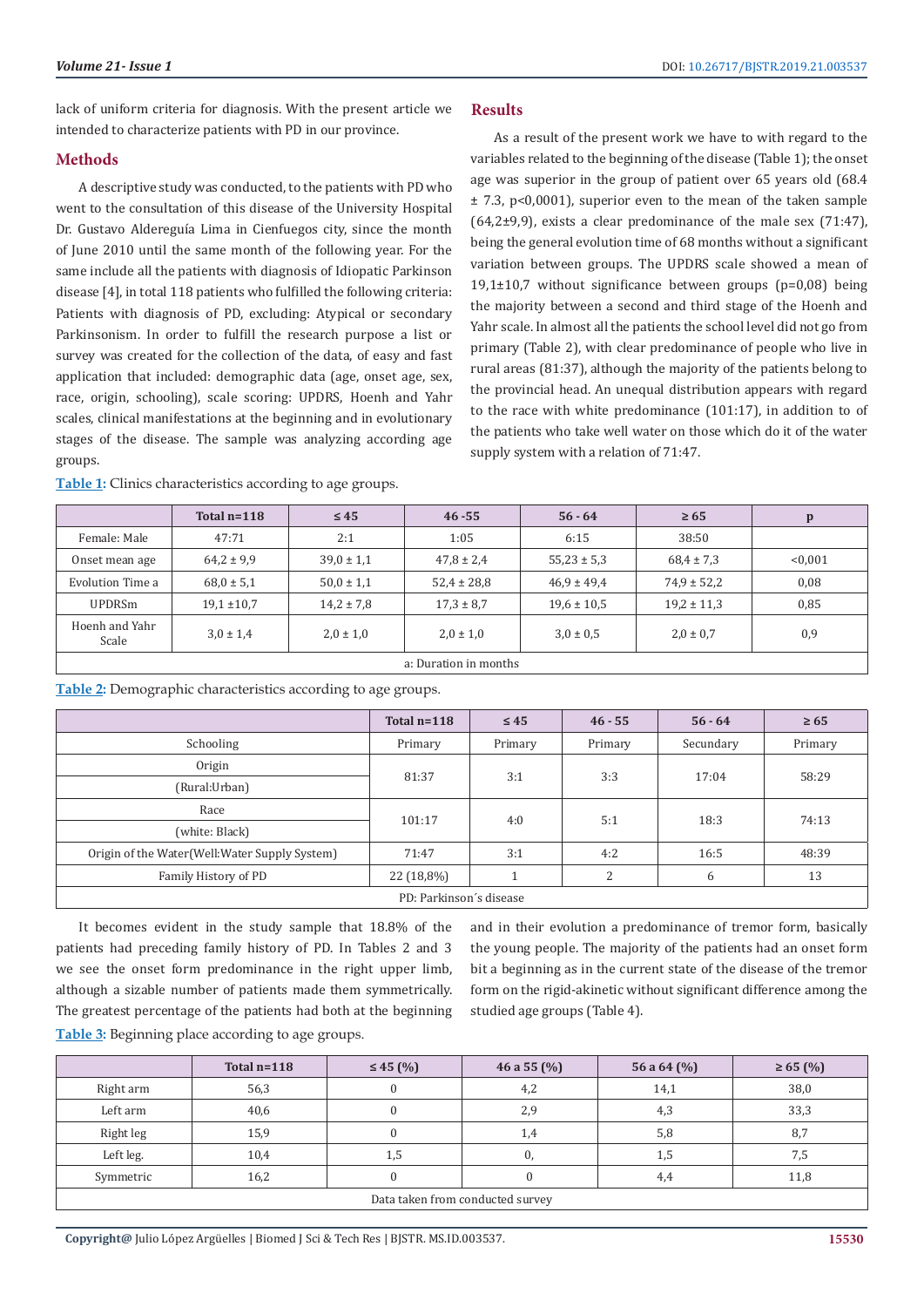|                                  |                | Total $n=118$ | $\leq 45$ (%) | $46 - 55$ (%) | $56 - 64$ (%) | $\geq 65$ (%) | p(%) |
|----------------------------------|----------------|---------------|---------------|---------------|---------------|---------------|------|
| Onset                            | Tremor         | 69,6          | 100           | 40            | 69,2          | 70,0          | 0,9  |
|                                  | Rigid-Akinetic | 30,4          |               | 60            | 30,8          | 30,0          | 0,6  |
| Current stage                    | Temblor        | 56,5          | 100           | 100           | 50            | 55,6          | 0,6  |
|                                  | Rigid-Akinetic | 43,5          |               |               | 50            | 44,4          |      |
| Data taken from conducted survey |                |               |               |               |               |               |      |

**Table 4:** Forms of presentation according to age groups.

#### **Discussion**

In our Province of Cienfuegos, small Southerner locality of Cuba with a population of no more than 450 000 inhabitants, have observed a striking increase of the incidence of patients with PD in the consultation specialized for this disease, finding as characteristic that is significant the predominance of the male sex and although some authors have reported this predominance [19], in our sample the relation is almost of 2:1, the onset mean was in the sixth decade, same result that in others latitudes [7,20,21]. A striking datum is that, despite the fact that the average of the time of evolution was only of 68 months, the values of the motor UPDRS and of the Stage of Hoenh and Yahr was significant with an average of 19.13 and 3 points respectively. The demographic factors related to these patients were shown among the average ranges proposed by the literature, as the schooling, a predominance in the rural areas, specifically those which have as principal water supply that of well, rich in electrolytes.

Having in addition: the race (predominance of white race) and family history of PD with 18%, contrasts with other authors who show lower values, except in certain localities [22-24]. The beginning predominates widely by the right arm what could be with regard to the predominance of the diestrums in the sample perhaps by the increase of the motor activity of that limb, with an anatomic and functional representation, although 16% had a symmetrical beginning. Carrying out the analysis with regard to the onset form prevails the tremor form although the percentages are being equalized to the rigid-akinetic form as there establishes it the own natural history of disease without significant significance between groups.

#### **References**

- 1. [Parkinson J \(2002\) An Essay on the Shaking Palsy 1817. Shrwood, Neely](https://neuro.psychiatryonline.org/doi/pdfplus/10.1176/jnp.14.2.223)  and Jones, [J Neuropsychiatry Clin Neurosci 14: 2](https://neuro.psychiatryonline.org/doi/pdfplus/10.1176/jnp.14.2.223)
- 2. López Argü[elles J, Sosa Aguila LM, Rodriguez Carbajal AB, Montalvo](https://irispublishers.com/ann/pdf/ANN.MS.ID.000589.pdf)  [Manso L \(2019\) Progress in knowledge of Alzheimer's disease. Archives](https://irispublishers.com/ann/pdf/ANN.MS.ID.000589.pdf)  [in Neurology & Neuroscience 4\(3\).](https://irispublishers.com/ann/pdf/ANN.MS.ID.000589.pdf)
- 3. López Argü[elles J, Rodriguez Carbajal A, Gonzalez Alba G, Sosa Aguila](http://www.heraldopenaccess.us/fulltext/Alzheimers-&-Neurodegenerative-Diseases/Factors-Related-with-Frontal-Dysfunction-in-Early-Stages-of-Parkinson-Disease.php)  [LM, Montalvo Manso L \(2019\) Factors Related with Frontal Dysfunction](http://www.heraldopenaccess.us/fulltext/Alzheimers-&-Neurodegenerative-Diseases/Factors-Related-with-Frontal-Dysfunction-in-Early-Stages-of-Parkinson-Disease.php)  [in Early Stages of Parkinson Disease. J Alzheimers Neurodegener Dis](http://www.heraldopenaccess.us/fulltext/Alzheimers-&-Neurodegenerative-Diseases/Factors-Related-with-Frontal-Dysfunction-in-Early-Stages-of-Parkinson-Disease.php)  [5018.](http://www.heraldopenaccess.us/fulltext/Alzheimers-&-Neurodegenerative-Diseases/Factors-Related-with-Frontal-Dysfunction-in-Early-Stages-of-Parkinson-Disease.php)
- 4. [Capriotti T, Terzakis K \(2016\) Parkinson Disease. Home Healthcare Now](https://journals.lww.com/homehealthcarenurseonline/Fulltext/2016/06000/Parkinson_Disease.3.aspx)  [34\(6\): 300-307.](https://journals.lww.com/homehealthcarenurseonline/Fulltext/2016/06000/Parkinson_Disease.3.aspx)
- 5. [Zhou MZ, Gan J, Wei YR, Ren XY, Chen W, et al. \(2013\) The association](https://www.ncbi.nlm.nih.gov/pubmed/23962754)  [between non-motor symptoms in Parkinson's disease and age at onset.](https://www.ncbi.nlm.nih.gov/pubmed/23962754)  [Clin Neurol Neurosurg 115\(10\): 2103-2107.](https://www.ncbi.nlm.nih.gov/pubmed/23962754)

6. López Argú[elles J, Sosa Aguila LM, Rodriguez Carbajal AB,](https://www.researchgate.net/publication/328124367_Blepharospasm_followed_by_Parkinson) Georgina [Gonzalez Alba, Lisan Montalvo Manso \(2018\) Blepharospasm followed](https://www.researchgate.net/publication/328124367_Blepharospasm_followed_by_Parkinson) [by Parkinson´s disease in two brothers case presentation in a family. Int](https://www.researchgate.net/publication/328124367_Blepharospasm_followed_by_Parkinson) [J Fam Commun Med 2\(4\): 245-246.](https://www.researchgate.net/publication/328124367_Blepharospasm_followed_by_Parkinson)

- 7. [Alcalay RN, Dinur T, Quinn T, Sakanaka K, Levy O, et al. \(2014\) Comparison](https://www.ncbi.nlm.nih.gov/pubmed/24756352) [of Parkinson Risk in Ashkenazi Jewish Patients with Gaucher Disease](https://www.ncbi.nlm.nih.gov/pubmed/24756352) [and GBA Heterozygotes. JAMA Neurol 71\(6\): 752-757.](https://www.ncbi.nlm.nih.gov/pubmed/24756352)
- 8. [Sun Y, Chang YH, Chen HF, Su YH, Su HF, et al. \(2012\) Risk of Parkinson](https://www.ncbi.nlm.nih.gov/pubmed/22432112) [disease onset in patients with diabetes: a 9-year population-based](https://www.ncbi.nlm.nih.gov/pubmed/22432112) [cohort study with age and sex stratifications. Diabetes Care 35\(5\): 1047-](https://www.ncbi.nlm.nih.gov/pubmed/22432112) [1049.](https://www.ncbi.nlm.nih.gov/pubmed/22432112)
- 9. [Ascherio A, Zhang SM, Hernan MA, Kawachi I, Colditz GA, et al. \(2001\)](https://www.ncbi.nlm.nih.gov/pubmed/11456310) [Prospective study of caffeine consumption and risk of Parkinson's](https://www.ncbi.nlm.nih.gov/pubmed/11456310) [disease in men and women. Ann Neurol 50\(1\): 56-63.](https://www.ncbi.nlm.nih.gov/pubmed/11456310)
- 10. [Domingo A, Lee LV, Bruggemann N, Freimann K, Kaiser FJ, et al. \(2014\)](https://www.ncbi.nlm.nih.gov/pubmed/25004170) [Woman With X-Linked Recessive Dystonia-Parkinsonism: Clue to the](https://www.ncbi.nlm.nih.gov/pubmed/25004170) [Epidemiology of Parkinsonism in Filipino Women? JAMA Neurol 71\(9\):](https://www.ncbi.nlm.nih.gov/pubmed/25004170) [1177-1180.](https://www.ncbi.nlm.nih.gov/pubmed/25004170)
- 11. [Rocca WA, Bower JH, Maraganore DM, Ahlskog JE, Grossardt BR, et](https://www.ncbi.nlm.nih.gov/pubmed/17761549) [al. \(2008\) Increased risk of parkinsonism in women who underwent](https://www.ncbi.nlm.nih.gov/pubmed/17761549) [oophorectomy before menopause. Neurology 70\(3\): 200-209.](https://www.ncbi.nlm.nih.gov/pubmed/17761549)
- 12. López Argü[elles J, Borroto LA, Sosa Aguila LM, Rodriguez Carbajal AB](https://www.researchgate.net/publication/330636791_Prevalence_of_Parkinson) [\(2019\) Prevalence of Parkinson´s disease in an urban area of Cienfuegos](https://www.researchgate.net/publication/330636791_Prevalence_of_Parkinson) [city. Int J Fam Commun Med 3\(1\): 12-14.](https://www.researchgate.net/publication/330636791_Prevalence_of_Parkinson)
- 13. Giroud JL, Esteban EM, Collado F (1998) Prevalencia de la enfermedad de Parkinson en un área urbana de la provincia de Cuidad de la Habana,Cuba. Estudio poblacional puerta a puerta. Rev Neurol 13: 33- 39.
- 14. [Osaki Y, Morita Y, Kuwahara T, Miyano I, Doi Y \(2010\) Prevalence of](https://www.ncbi.nlm.nih.gov/pubmed/20880268) [Parkinson's disease and atypical parkinsonian syndromes in a rural](https://www.ncbi.nlm.nih.gov/pubmed/20880268) [Japanese district. Acta Neurol Scand 124\(3\): 182-187.](https://www.ncbi.nlm.nih.gov/pubmed/20880268)
- 15. [Wermuth L, Bech S, Petersen MS, Joensen P, Weihe P, et al. \(2008\)](https://www.ncbi.nlm.nih.gov/pubmed/18294341) [Prevalence and incidence of Parkinson's disease in The Faroe Islands.](https://www.ncbi.nlm.nih.gov/pubmed/18294341) [Acta Neurol Scand 118\(2\): 126-131.](https://www.ncbi.nlm.nih.gov/pubmed/18294341)
- 16. [Basolo Osinaga E, Abecia Inc, Fernandez Diaz E, Barcenilla Laguna A,](https://www.ncbi.nlm.nih.gov/pubmed/17133323) [Banares Onraita T \(2006\) The prevalence and pharmacological cost of](https://www.ncbi.nlm.nih.gov/pubmed/17133323) [Parkinson's disease in Spain. Rev Neurol 43\(11\): 641-645.](https://www.ncbi.nlm.nih.gov/pubmed/17133323)
- 17. [Totaro R, Marini C, Pistoia F, Sacco S, Russo T, et al. \(2005\) Prevalence](https://www.ncbi.nlm.nih.gov/pubmed/15932352) [of Parkinson's disease in the L'Aquila district, central Italy. Acta Neurol](https://www.ncbi.nlm.nih.gov/pubmed/15932352) [Scand 112\(1\): 24-28.](https://www.ncbi.nlm.nih.gov/pubmed/15932352)
- 18. [Claveria LE, Duarte J, Sevillano MD, Perez Sempere A, Cabezas C, et al.](https://www.ncbi.nlm.nih.gov/pubmed/11921108) [\(2002\) Prevalence of Parkinson's disease in Cantalejo, Spain: a door-to](https://www.ncbi.nlm.nih.gov/pubmed/11921108)[door survey. Mov Disord 17\(2\): 242-249.](https://www.ncbi.nlm.nih.gov/pubmed/11921108)
- 19. [Abboud H, Reyes D, Genc G, Ahmed A, Gostkowski M, et al. \(2019\)](https://www.ncbi.nlm.nih.gov/pmc/articles/PMC6600002/) [Height and weight changes after deep brain stimulation in patients with](https://www.ncbi.nlm.nih.gov/pmc/articles/PMC6600002/) [Parkinson disease: role of clinical subtypes. Heliyon 5\(6\): e01862.](https://www.ncbi.nlm.nih.gov/pmc/articles/PMC6600002/)
- 20. [Butcher NJ, Kiehl TR, Hazrati LN, Chow EW, Rogaeva E, et al. \(2013\)](https://www.ncbi.nlm.nih.gov/pubmed/24018986) [Association between early-onset Parkinson disease and 22q11.2](https://www.ncbi.nlm.nih.gov/pubmed/24018986) [deletion syndrome: identification of a novel genetic form of Parkinson](https://www.ncbi.nlm.nih.gov/pubmed/24018986) [disease and its clinical implications. JAMA Neurol 70\(11\): 1359-1366.](https://www.ncbi.nlm.nih.gov/pubmed/24018986)
- 21. [Oaks AW, Frankfurt M, Finkelstein DI, Sidhu A \(2013\) Age-Dependent](https://www.ncbi.nlm.nih.gov/pubmed/23560093) [Effects of A53T Alpha-Synuclein on Behavior and Dopaminergic](https://www.ncbi.nlm.nih.gov/pubmed/23560093) [Function. PLoS One 8\(4\): e60378.](https://www.ncbi.nlm.nih.gov/pubmed/23560093)